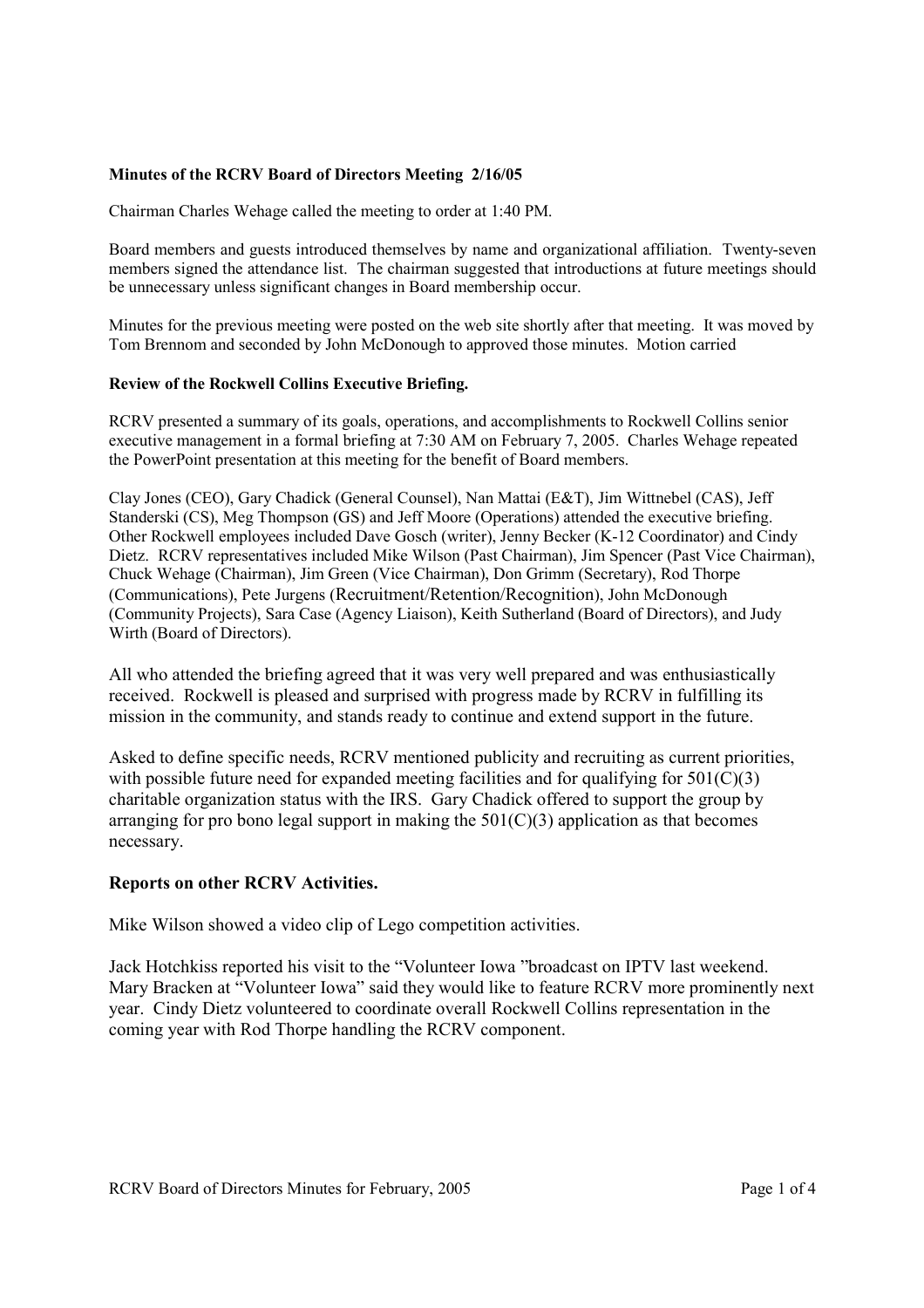# **Community Service Report John McDonough):**

- Plans have been made to hold our first meeting in March at the Science Station at the invitation of Lee Ann Grimley. We will meet there at 10 on March 3.
- We pledged 15,000 hours of volunteer efforts for this year at the Volunteer Iowa Telecast this past week. We performed 12,214 hours in 2004 on a pledge of 10,000. For us to meet the 15,000 hours, we need more work, and more volunteers.
- We had a request from Corrections to design a ramp for someone in Waterloo. We agreed to design it, but not build it. They decided that they wanted the design and build to be done so will look elsewhere.
- We are working closely with Sarah Case and Pete Jurgens to improve the recruiting program.
- One handicapped type of sandbox was delivered to Taylor and Viola Gibson Schools by Mike Beccario prior to him going to Florida.

# **Communications Report (Rod Thorpe):**

- April newsletter is underway.
- Dave Gosch, a senior writer for Rockwell Collins, has become involved with RCRV and will assist in our publicity efforts. Dave is currently writing an article about RCRV for the Horizons magazine and accumulating material for a story about the RCRV activities at Heart of Iowa for the local media.

# **Data Base (Jim Klein):**

- We have finished updating the database for the union members from the file received from Collins. Of the 669 names in the file received from Collins there were 127 names we did not have in our database. These have now been added to the database.
- The most recent newsletter mailing has resulted in 77 returned newsletters; there were 57 with address changes and 26 marked as undeliverable. This is a few more than the last mailing but this number in not unusual. After all the database contains 3,927 names.
- There were also a number of emails and phone messages with address changes and/or deletions due to deaths.
- We will try to get these changes into the database within the next week.
- I will be gone for all of March and April. So I will get an updated newsletter mailing list to Cindy Dietz before I leave.

# **Heart of Iowa (Myrna Loehrlein):**

- We are currently serving 45-50 children (This changes daily.) We had our off-year licensure review yesterday, and our consultant did not site anything to change or correct. (This is very unusual and encouraging. In over 20 years in this field, I have never known a licensure review to fail to find something that should be changed.)
- I followed up on a suggestion offered at last month's board meeting and worked with our development officer at ASAC to seek a grant from the Greater Cedar Rapids Foundation to help pay for a child counselor. That is pending.
- Our future projects include installation of the last set of classroom cabinets and construction of the infant play space as well as completion of the mural memorial to Pat Marshall. We are working with RCRV publicity committee to share the news of the mural with the community.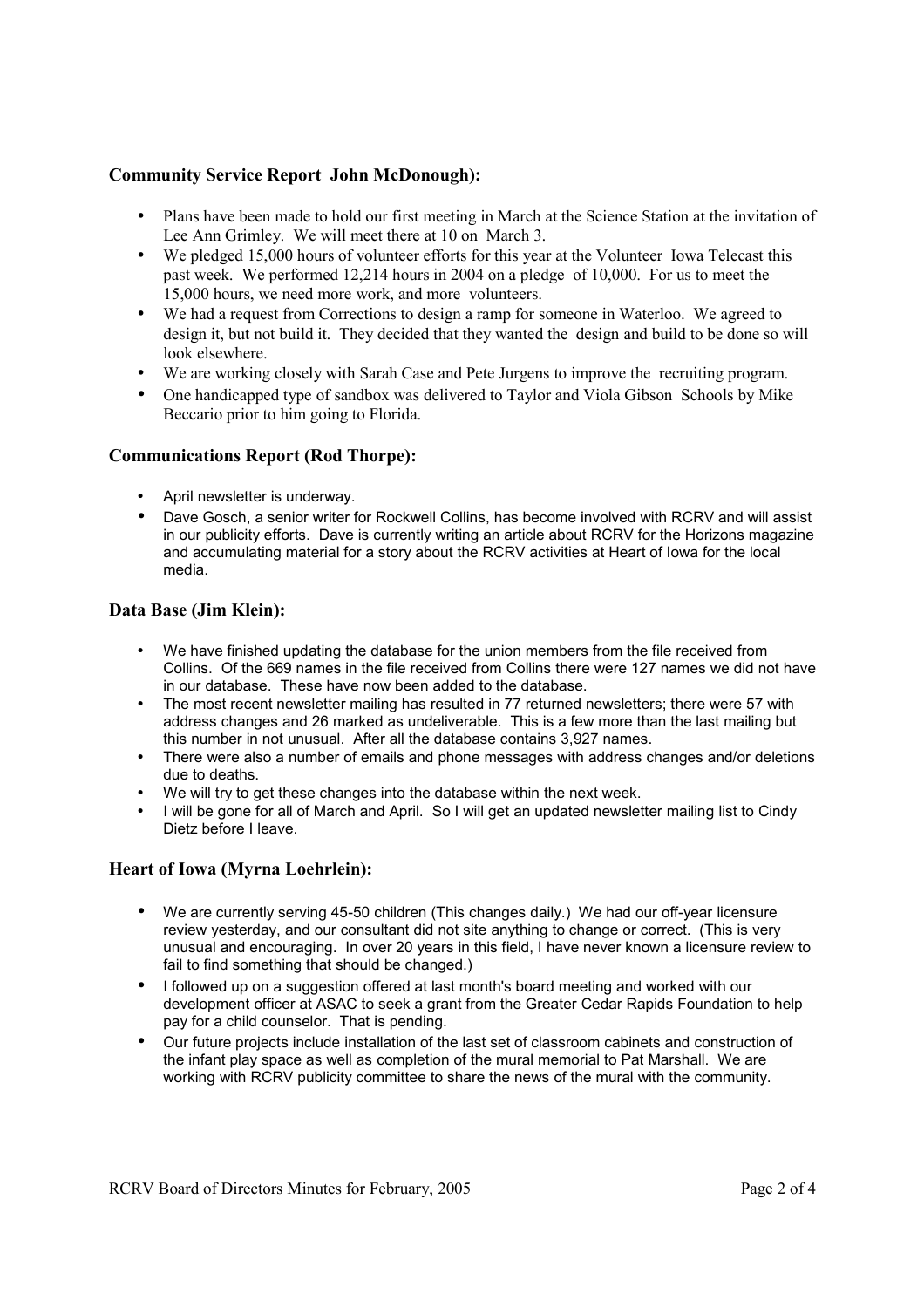## **St. Lukes (Jackie Ryan):**

- No new Items to report
- Interested in promoting portable ramps under consideration by RCRV.

### **Aging Services (Carol Luth):**

- Open house planned May or June.
- No other new items.

### **Red Cross (Joan Schaffer):**

- Announced joint program with Grant Wood Area Education Association called *Hero for the Red Cross.* Through the month of March, *Heroes* will provide fund raising ideas, each with a goal of \$1000. *Hero* bracelets are available for \$1.00 to show support.
- One-day CPR training offered on *CPR Saturday*, March 5.
- Red Cross has achieved its goal of raising \$400 M for emergency Tsunami relief.

# **Options of Linn County (Wayne Clayton):**

- On Feb 9 Jim Nagle and Wayne Clayton attended a Kiwanis meeting. Jim Nagle gave a presentation on Options of Linn County. He touched briefly on Options' use of assistive tech and RCRV's important role in that.
- Russ Schuchmann is working on an arm support for a consumer in a wheel chair. He has a working model now and came to Options to try it with the consumer.
- Dick Kittrell converted a remote to be switch activated. The remote operates a transparency feeder that we hope to use in one of our contracts.

### **Rockwell Collins (Cindy Dietz):**

Rockwell Collins is coordinating a number of activities to recognize Engineers Week 2005. We believe it is important to recognize the contributions engineers have made to society, while increasing the awareness of what engineers do, in an effort to recruit students into the engineering career field. There are two new twists to this year's planning. First, we are extending EWeek to the corridor and we have invited area businesses to partner with us in the endeavor. Here are the plans:

- Free Hands-On Science Activities for Kids: Saturday, February 19 at the Iowa Children's Museum in Iowa City - Sunday, February 20 at Lindale Mall in Cedar Rapids - Saturday, February 26 at the Science Station in Cedar Rapids We will have tables for kids to build gumdrop domes, float paper boats in water, build newspaper towers, and do other simple hands-on activities. We recruit RC engineers to staff the events. These outreach activities give EWeek visibility to hundreds of families in the corridor who attend. February 26th event at the Science Center will include an RCRV display table in the lobby.
- EWeek Goes to the Movies To promote these outreach activities we are advertising at the Wynnsong movie theatre in Cedar Rapids. EWeek had a special program to work through them on placing these ads. We selected one CR theatre to do this as a test this year. Additionally we will produce posters to promote the events internally to our employees/families as well as distribute fliers to all Linn and Johnson Co. elementary and middle schools.
- Zoom Zones at area schools: We have scheduled free hands-on science activities at six area schools, including; Hiawatha, Wright, and Pierce Elementary, Wilson and Taft MS in CR and Wickham Elementary in Coralville. We recruit RC engineers and retirees to conduct these activities. We are also again investigating the possibility of taking Zoom Zones to after school